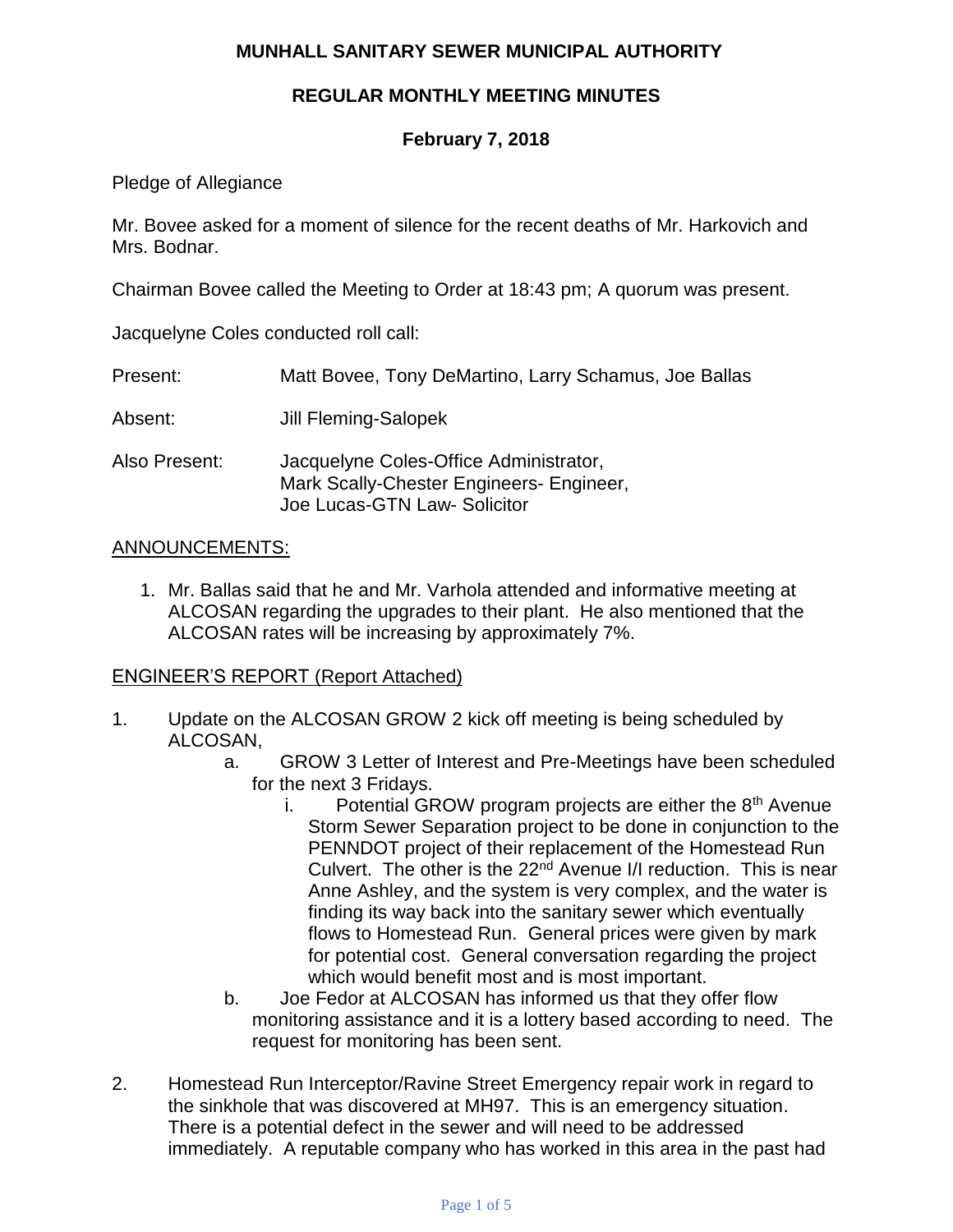been contacted. The contractor (State Pipe) Quoted a price of \$30,056.00 for the Bypass Pumping (using Godwin Pumps), CCTV work and repair of the deficiency. Mr. Bovee had questions of exactly where the deficiency is located and which manhole they will be bypass pumping to. He asked if the property owners were located who will be affected. There was a homeowner present to get an update. Mr. Lucas suggested that 2 motions be made. First one to Ratify and the other to Approve.

- 3. Coal Road Sanitary Sewer Emergency Repair: Jackie received a complaint about a possible sewer issue off of Coal Road. Upon further investigation, it was deemed to be an emergency. WMSSMA was contacted to televise and identify the problem. The terracotta sewer line was found to be completely collapsed. This area is off of the road and is back in the wooded area. WMSSMA was making preparations to repair the collapse.
	- a. Mr. Lucas made comments in regard to the intermunicipal agreement WMSSMA and the bidding requirements. Mr. Scally indicated that if the weather does not cooperate we would need to bypass pump until the repair can be made. There was a general discussion regarding the bypass pumping and possible additional contractors.
- 4. Rate Study to be performed and presented to MSSMA.
	- a. Mr. Bovee made comments regarding the past rate increase, and that it was a large jump from where we were prior to the increase and it was supposed to cover most of our future expenses. However, it will need to be revisited since we now have a budget and accounting system that is real and accurate. Mr. Scally suggested that is may cost around the lines of 2,000 to have a new study completed.

### SOLICITOR'S REPORT

1. Mr. Lucas did not have anything for Regular Session but mentioned that his office has not received a letter from the auditors for the 15, 16 or 17 Audits. He knows that they are being worked on, he just wanted to make sure that the Board knew.

# OFFICE REPORT (As Distributed)

- 1. A folder was given to all the board members that includes the collections, and any correspondence that was received that they need to be aware of.
- 2. Jackie stated that she would like to personally thank the Board for the position here at MSSMA. She is grateful and is happy to be of service to them and the ratepayers of Munhall. The Board thanked her for her work and to get MSSMA where it needs to be.
- 3. Audit Update. They were here 2 full weeks and will need to be returned.
- 4. New EIN number has been changed with all the necessary parties.
- 5. First Commonwealth Bank accounts have been established and should be in full operation. The Citizens Bank accounts will need to be closed.
- 6. Legal Tax billing January was \$229,222.69 in total collections.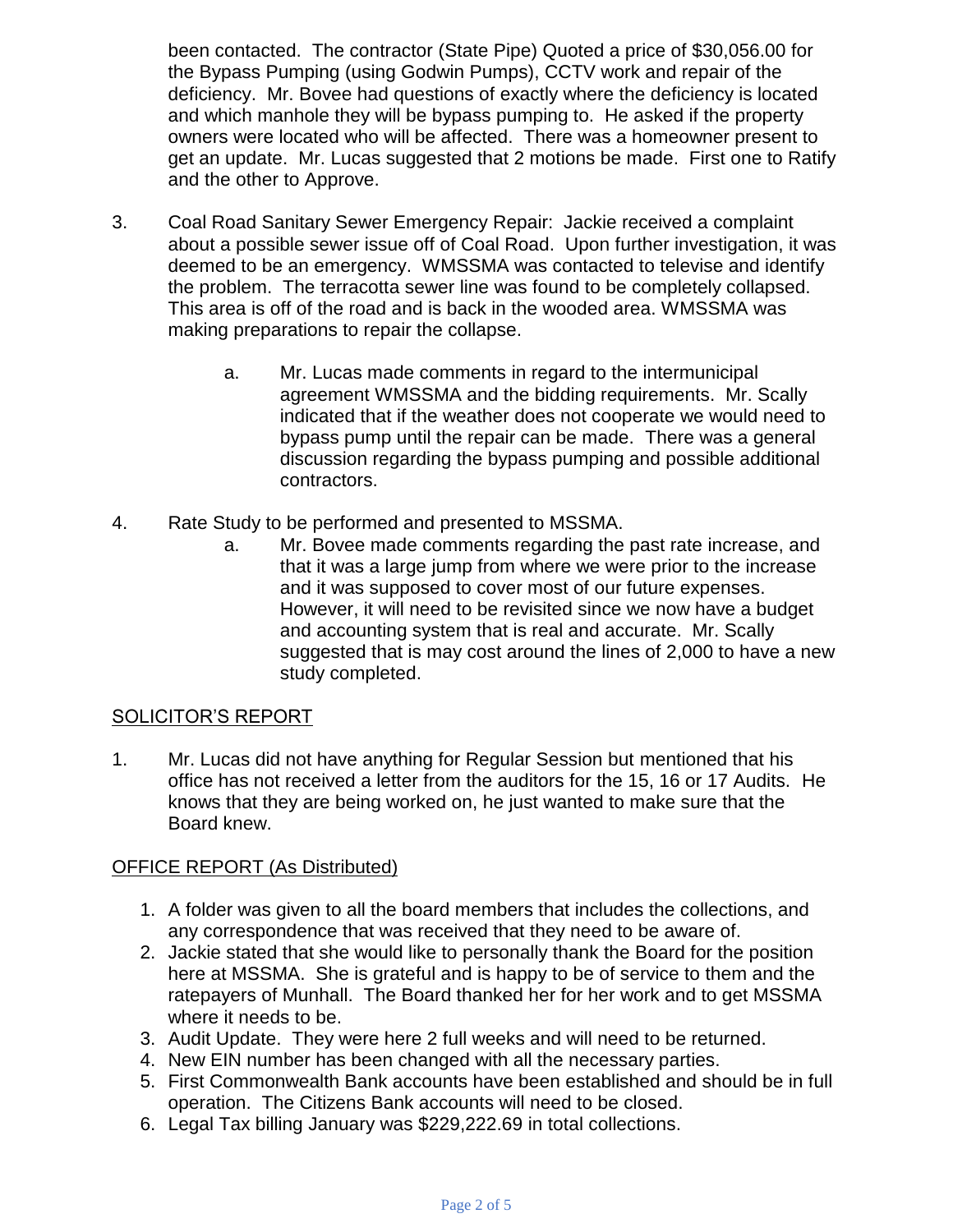Mr. Bovee asked if Jackie was attending ALOM in April. Jackie stated that she is planning on attending the PMAA conference

## OLD BUSINESS

None

### NEW BUSINESS

1. Mr. Bovee has informed the Board that Jackie has prepared to transfer most of the money in the Citizens Bank into the First Commonwealth Accounts.

## PUBLIC COMMENT:

1. Yvonne Hise from 1204 Ravine sat in the meeting to find an update on the Ravine Street sinkhole. She thanked everyone for the fast response.

Mr. Bovee asked Mr. Scally if the more of the line will be televised since the pumps will be on site. Mr. Scally agreed.

Motion to enter executive session to discuss litigation, contracts, and personnel. Mr. DeMartino (first), Mr. Ballas (second). All in favor. No Opposed. So Ordered. 7:35 pm

The board came out of executive session at 8:35 pm.

General discussion regarding Legal Tax Contract approval. Mr. Lucas suggested that he would

### MOTIONS

Mr. Ballas asked about the re-organization. As per the Solicitor, there is not a requirement to change or re-organize.

- a. Motion to Approve the minutes from the regular monthly meeting of the MSSMA from January 3, 2018, with the corrections as noted. Mr. Ballas first. Mr. DeMartino second. He wanted to make sure that the notes mentioned as going to be reflected in the minutes as approved. Questions or Comments. All in Favor. No Opposed. So Ordered.
- b. Motion to Approve the payment of the bills as (Reviewed by the Treasurer) submitted to the Board for the period of January 4, 2018 through February 6, 2018 in the amount of \$526,709.61 which includes the quarterly ALCOSAN bill and the entire year of 2017 for Homestead Borough. Mr. Schamus first. Mr. Ballas second. Questions or Comments. Mr. Bovee commented that the Homestead bill is for the Waterfront Apartments for 2017. All in favor. No Opposed. So Ordered.
- c. Motion to approve GROSS payroll for the month of January 2017 (1/5/18 & 1/19/18) in the amount of \$2,045.75. Mr. Ballas first. Mr. Schamus second. Questions or Comments. Mr. Ballas and Mr. Bovee stated that there are time sheets on file as well. All in favor. No Opposed. So Ordered.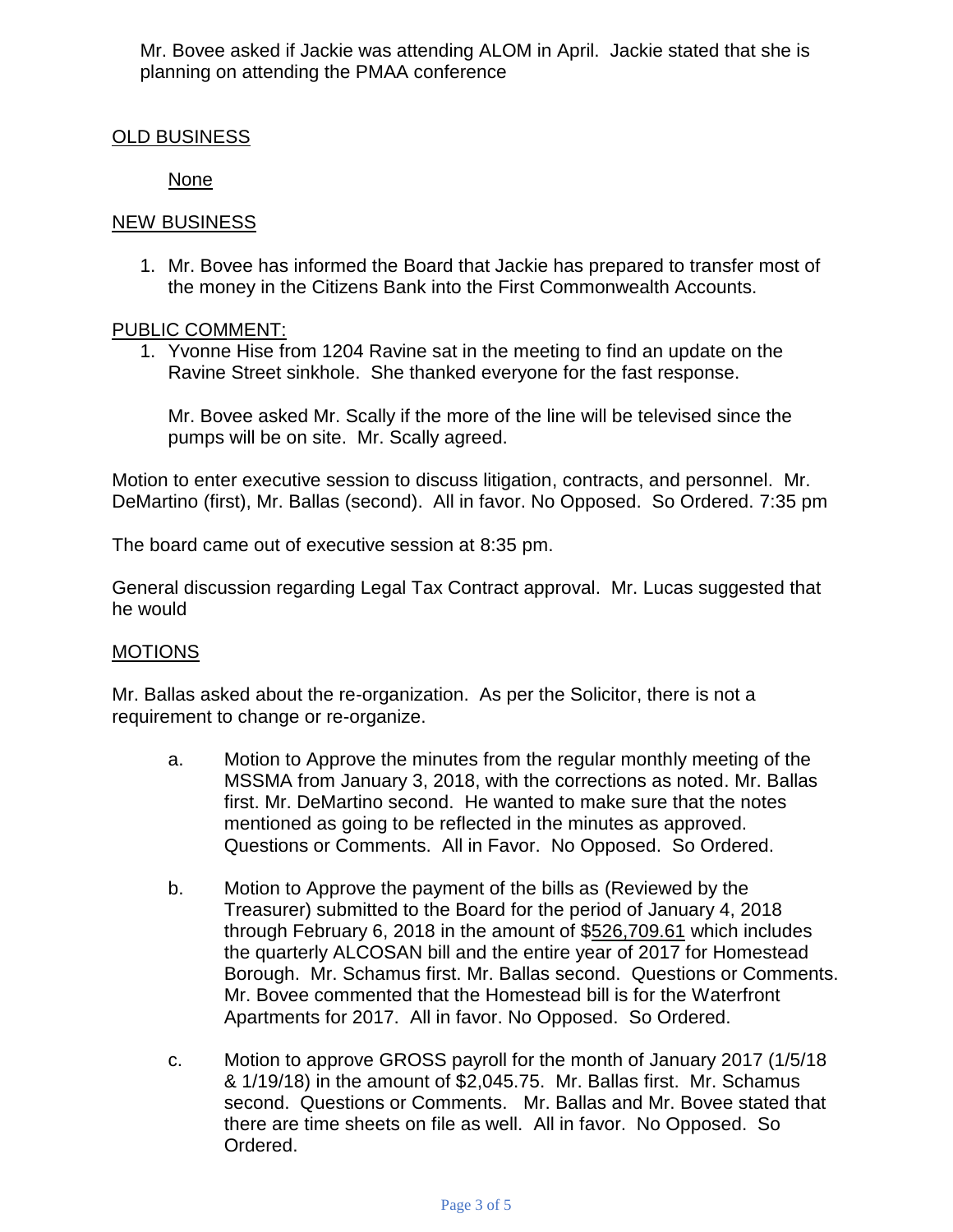- d. Motion to approve reimbursement to Jackie Coles in the amount of \$158.58 for the purchase of postage, deposit slips for the new First Commonwealth Bank Account, New Deposit stamp and an embosser for seals. Mr. DeMartino first. Mr. Ballas second. Questions or Comments. All in favor. No Opposed. So Ordered.
- e. Motion to ratify the prior telephone vote to accept the recommendation of the Engineer to treat the matter on Ravine Street as an emergency and to authorize the Engineer to investigate the cause of the sinkhole on Ravine Street and report back to the board. Mr. DeMartino first. Mr. Schamus second. Questions or Comments. All in Favor. No Opposed. So Ordered.
- f. Motion to suspend the bidding requirements upon the recommendation of the Engineer and award a contract to State Pipe in the amount not to exceed \$30,056.00 for the purpose of repairing the collapsed sewer line on Ravine Street. Mr. Ballas first. Mr. DeMartino second. Mr. DeMartino asked if this is an emergency and that it is stated on the motion. Questions or Comments. All in Favor. No Opposed. So Ordered.
- g. Motion to suspend bidding requirements upon recommendation of the engineer for the Coal Road/Cherry Way due to a sewer collapse for an amount not exceed \$21,000 for repairs and bypass pumping. Mr. Ballas first. Mr. DeMartino second. Questions or Comments. All in favor. No Opposed. So Ordered.
- h. Motion to move the remaining amount from the Citizens Bank General Fund to the New First Commonwealth General Fund \* after all checks and transactions have been cleared\*. Mr. DeMartino first. Mr. Schamus second. Questions or Comments. All in Favor. So Ordered.
- i. Motion to move all the money from the Citizens Bank ALCOSAN and PENNVEST 1 accounts into the new PENNVEST Account at First Commonwealth, and to close the Citizens Bank ALCOSAN and PENNVEST accounts. Mr. Ballas first. Mr. DeMartino second. Questions or Comments. All in favor. So Ordered.
- j. Motion to move all the money from the PENNVEST II account at First Commonwealth to the new PENNVEST account at First Commonwealth. This is due to the new EIN number change. Mr. DeMartino first. Mr. Ballas second. Questions or Comments. All in Favor. So Ordered.
- k. Motion to approve online banking at First Commonwealth Bank, for QuickBooks bank account linking and automatic transfers to the PENNVEST Account. Mr. DeMartino first. Mr. Ballas second. Questions or Comments. All in favor. So Ordered.
- l. Motion to approve the refunds for the following property as submitted to the Board.
	- 1. 3909 Shady \$25.30
	- 2. 3536 York \$180.55
	- 3. 144 Lawrence \$27.60